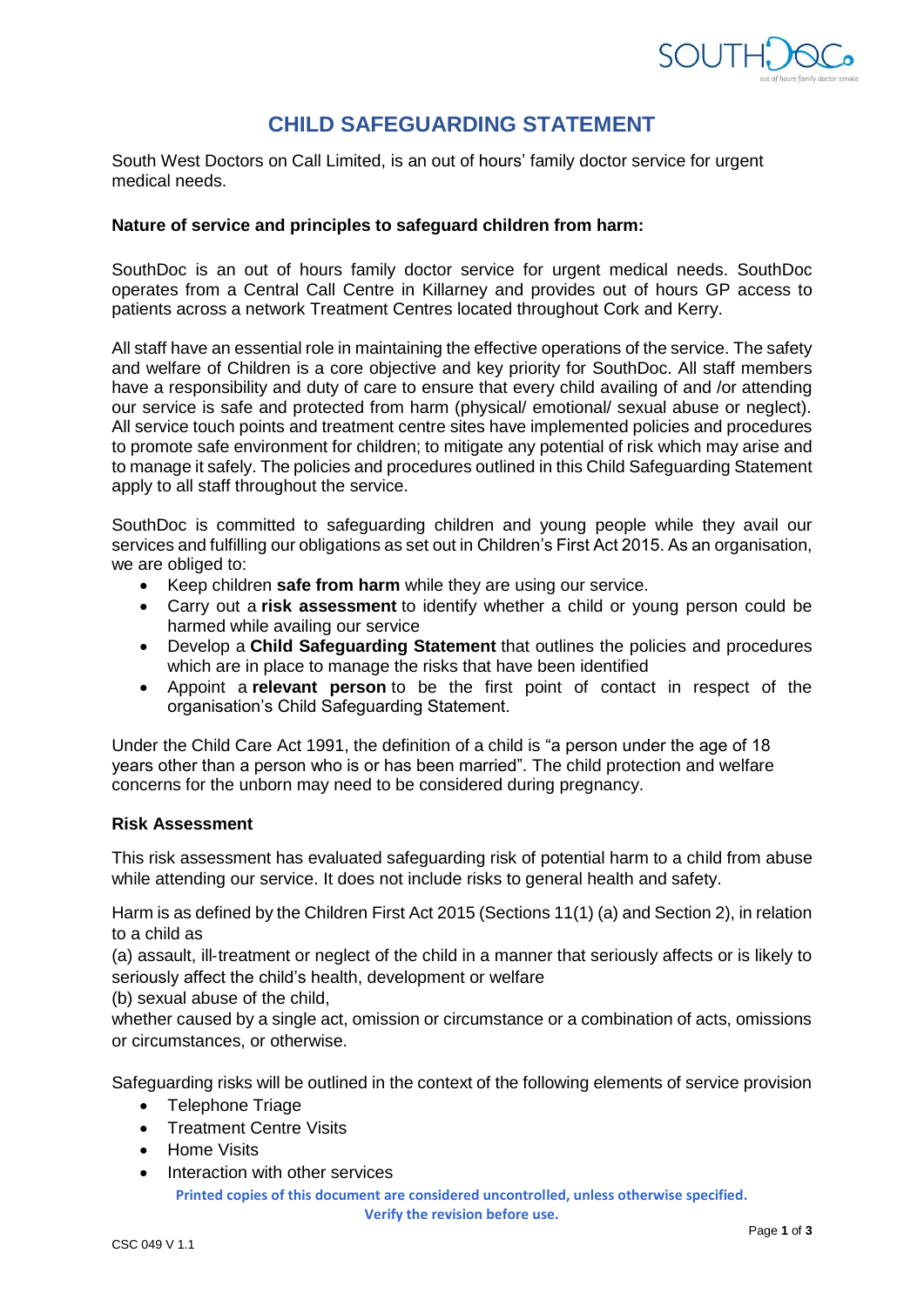

# Key Risks Identified are:

- Risk of harm to a child from a staff member
- Risk of harm to a child from another person attending the service
- Risk of harm or concerns not being recognised or reported by staff
- Risk of harm to a child due to a child protection or welfare concern not being recognised or reported by a child
- Risk of harm to a child due to not implementing the Children First Act 2015 and/or related guidance in SouthDoc

| Sr.No          | <b>Risk identified</b>                                                                                                                    | Procedure in place to manage 'Risks Identified'                                                                                                                                                                                                                                                                                                                                                                                                                                                                                                                                                                                                                                                                                                           |
|----------------|-------------------------------------------------------------------------------------------------------------------------------------------|-----------------------------------------------------------------------------------------------------------------------------------------------------------------------------------------------------------------------------------------------------------------------------------------------------------------------------------------------------------------------------------------------------------------------------------------------------------------------------------------------------------------------------------------------------------------------------------------------------------------------------------------------------------------------------------------------------------------------------------------------------------|
| $\mathbf{1}$   | Risk of harm to a<br>child from a staff<br>member                                                                                         | Pre-employment checks - Garda Vetting<br>$\bullet$<br>Mandatory on-line Children First Training for all staff<br>Information sessions for staff on requirements of new<br>$\bullet$<br>legislation<br>Children First National Guidance available on Intranet<br>$\bullet$<br>Professional registration for healthcare staff<br>$\bullet$<br>SouthDoc Code of Conduct for all staff<br>$\bullet$<br>SouthDoc Child Protection and Welfare policy available<br>$\bullet$<br>to staff which outlines how to report concerns<br>Local procedures in place for management of<br>$\bullet$<br>allegations against a staff member<br>Children will not be examined without a<br>parent/guardian present (unless in the event of a life<br>threatening situation) |
| $\overline{2}$ | Risk of harm to a<br>child from a service<br>user (adult or child),<br>visitor or member of<br>the public (includes<br>online risk).      | Staff supervision and training<br>$\bullet$<br>Children must be accompanied and supervised by a<br>$\bullet$<br>parent/guardian<br>Reporting procedure in place<br>$\bullet$                                                                                                                                                                                                                                                                                                                                                                                                                                                                                                                                                                              |
| 3              | Risk of harm to a<br>child due to a child<br>protection or welfare<br>concern not being<br>recognised or<br>reported by a staff<br>member | Staff information, supervision and training<br>$\bullet$<br>Reporting procedures<br>$\bullet$<br>Legal and administrative consequences for non-<br>reporting                                                                                                                                                                                                                                                                                                                                                                                                                                                                                                                                                                                              |
| 4              | Risk of harm to a<br>child due to a child<br>protection or welfare<br>concern not being<br>recognised or<br>reported by a child           | Staff training on an ongoing basis<br>$\bullet$<br>Staff supervision during hours of service<br>$\bullet$                                                                                                                                                                                                                                                                                                                                                                                                                                                                                                                                                                                                                                                 |